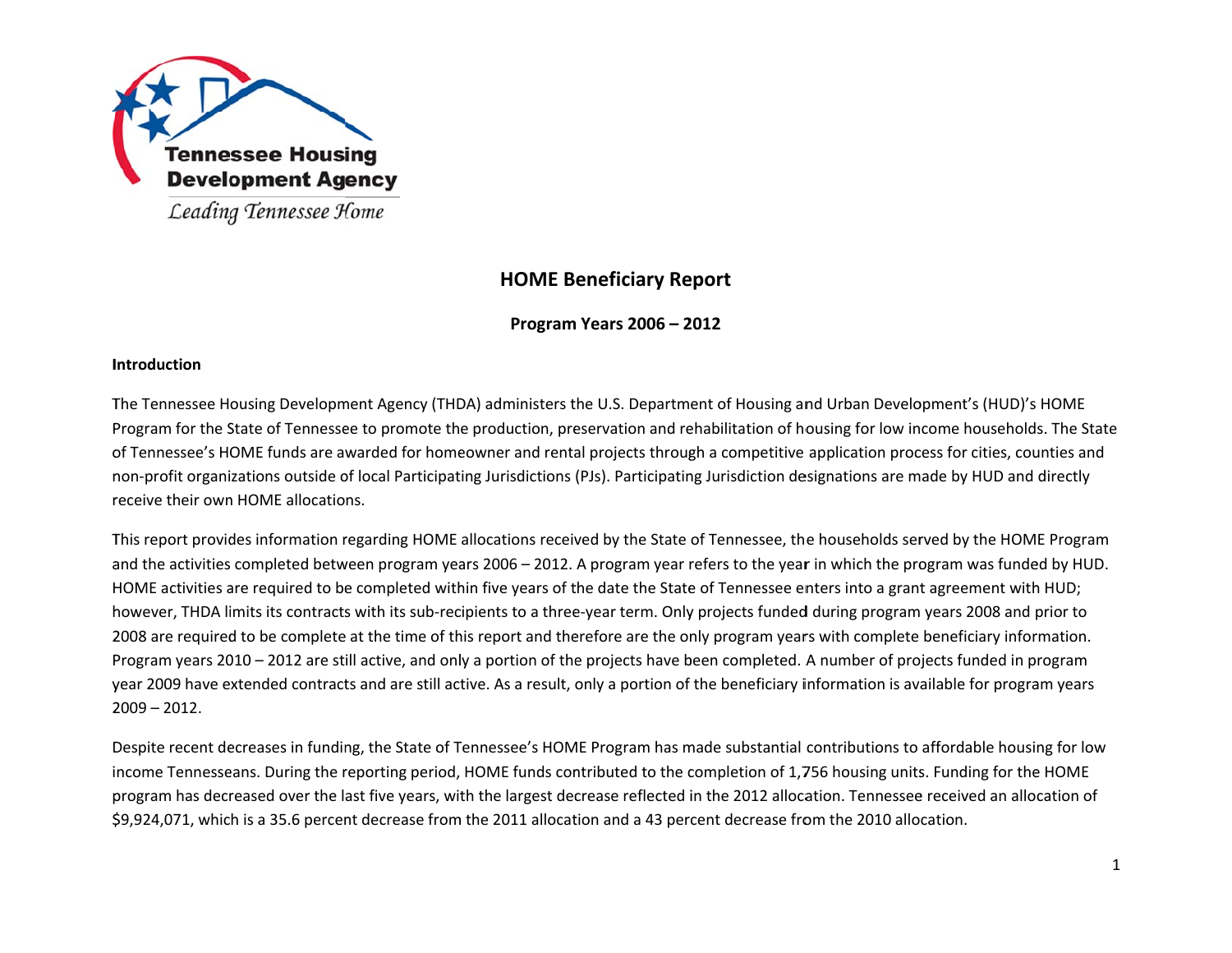# **Recent Changes to the HOME Program**

In addition to recent decreases in the federal allocation of HOME funds, the Consolidated and Further Continuing Appropriations Act of 2012 (Public Law 112‐55) imposed new requirements on projects receiving 2012 HOME funds. The law requires the following:

- 1. Participating Jurisdictions (PJs) must repay any HOME funds invested in <sup>a</sup> project that is not completed within four years of the date the funds are committed to <sup>a</sup> particular project. However, HUD may grant <sup>a</sup> one year extension if it is determined the failure to complete the project is beyond the control of the PJ.
- 2. PJs may only commit funds to <sup>a</sup> project after the project has been underwritten, the capacity and financial soundness of the developer assessed and the neighborhood market conditions are examined to ensure there is adequate need for the HOME project. The PJ must certify that each of these actions have been taken for each project.
- 3. Any homeownership unit that has not been sold to an eligible homebuyer within six months of completion of construction must be converted to <sup>a</sup> HOME rental unit.
- 4. PJs may only provide HOME funds to Community Housing Development Organizations (CHDOs) that have demonstrated they have experienced staff and development experience.

The above requirements are applicable to all projects receiving 2012 HOME funds. On December 16, 2011, HUD published <sup>a</sup> proposed regulation for the HOME Program intended to enhance performance and accountability. The proposed rule is expected to be made final in 2013. Upon publication of <sup>a</sup> final rule, the State of Tennessee will evaluate any changes that may be required of its program and allocate 2012 funds. At the time of this report, the State of Tennessee has not awarded its 2012 HOME funds to eligible applicants.

In anticipation of the changes to the 2012 HOME Program and <sup>a</sup> decrease in federal funding, the State of Tennessee completed <sup>a</sup> Substantial Amendment to the Five‐Year State of Tennessee Consolidated Plan. Changes to the HOME Program included those requirements set forth in the Consolidated and Further Continuing Appropriations Act of 2012, as well as the following:

- Sixty-five percent of the total HOME funds available are reserved for eligible projects in rural and urban areas of the state, with urban areas receiving 44 percent and rural areas receiving 56 percent of the funding reserved for the urban/rural allocation.
- Ten percent of the total HOME funds available are reserved for supportive housing development, which is limited to rental activities and requires on‐going, on‐site services for persons with either permanent or temporary disabilities.
- The use of HOME funds is limited to the rehabilitation of existing structures. Reconstruction is no longer eligible homeowner in rehabilitation programs.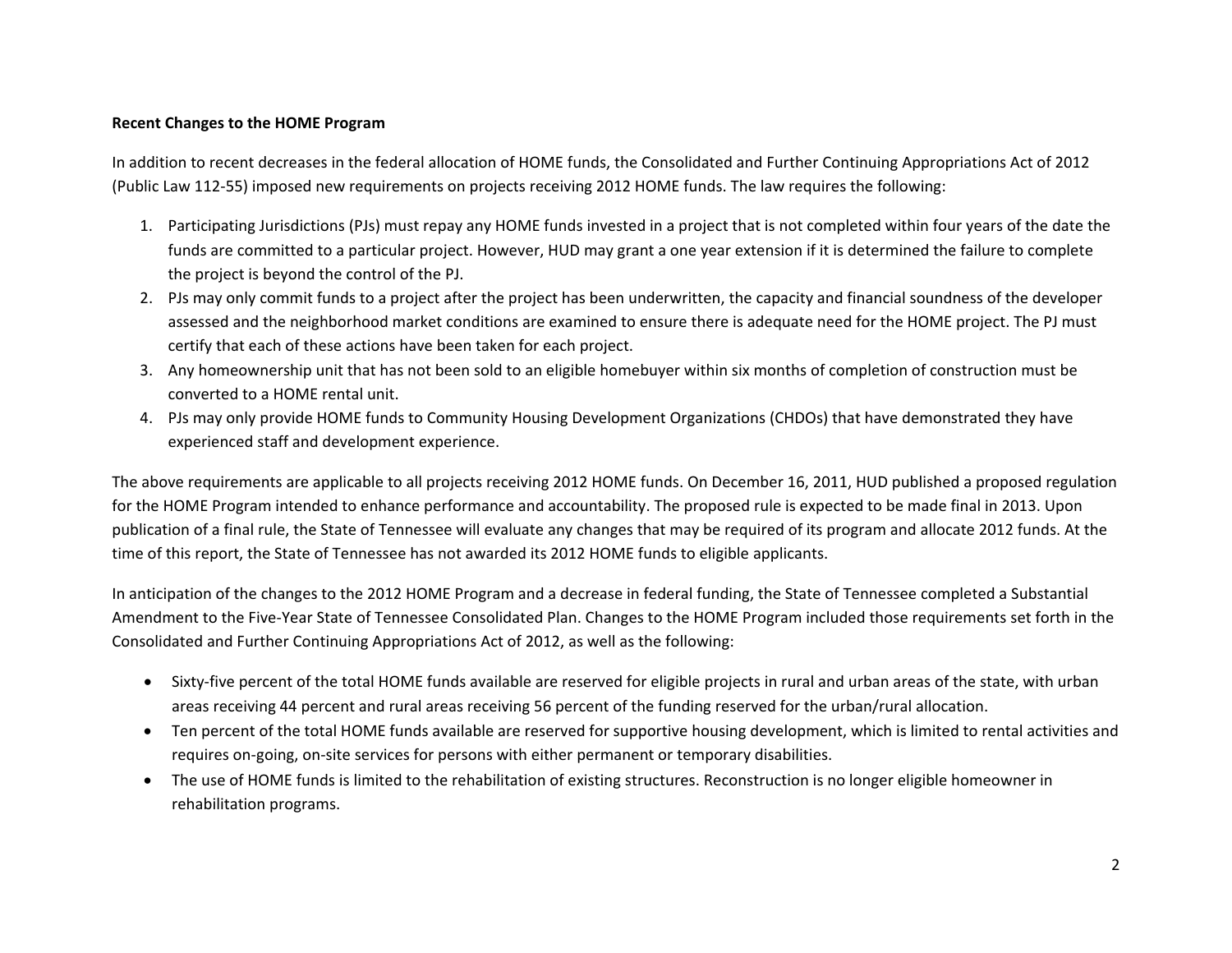The 25 percent cap on CHDO proceeds (the amount of HOME funds returned to <sup>a</sup> CHDO upon sale of <sup>a</sup> unit) that can be used for operating or administrative expenses is eliminated.

#### **State of Tennessee HOME Program**

The State of Tennessee's HOME funds are made available to cities, counties and non‐profit organizations outside of local Participating Jurisdictions (PJs) on <sup>a</sup> competitive basis. Current PJs, which receive their own HOME funds directly from HUD include: the Northeast Tennessee/Virginia Consortium (the cities of Bristol, Johnson City, Bluff City, Kingsport, Sullivan County and Washington County, excluding the Town of Jonesborough) Chattanooga, Clarksville, Jackson, Knoxville, Memphis, Nashville‐Davidson, Knox County and Shelby County.



# **Jurisdiction Type**



Please note: The consolidated Nashville-Davidson County metropolitan government participates as a single city jurisdiction.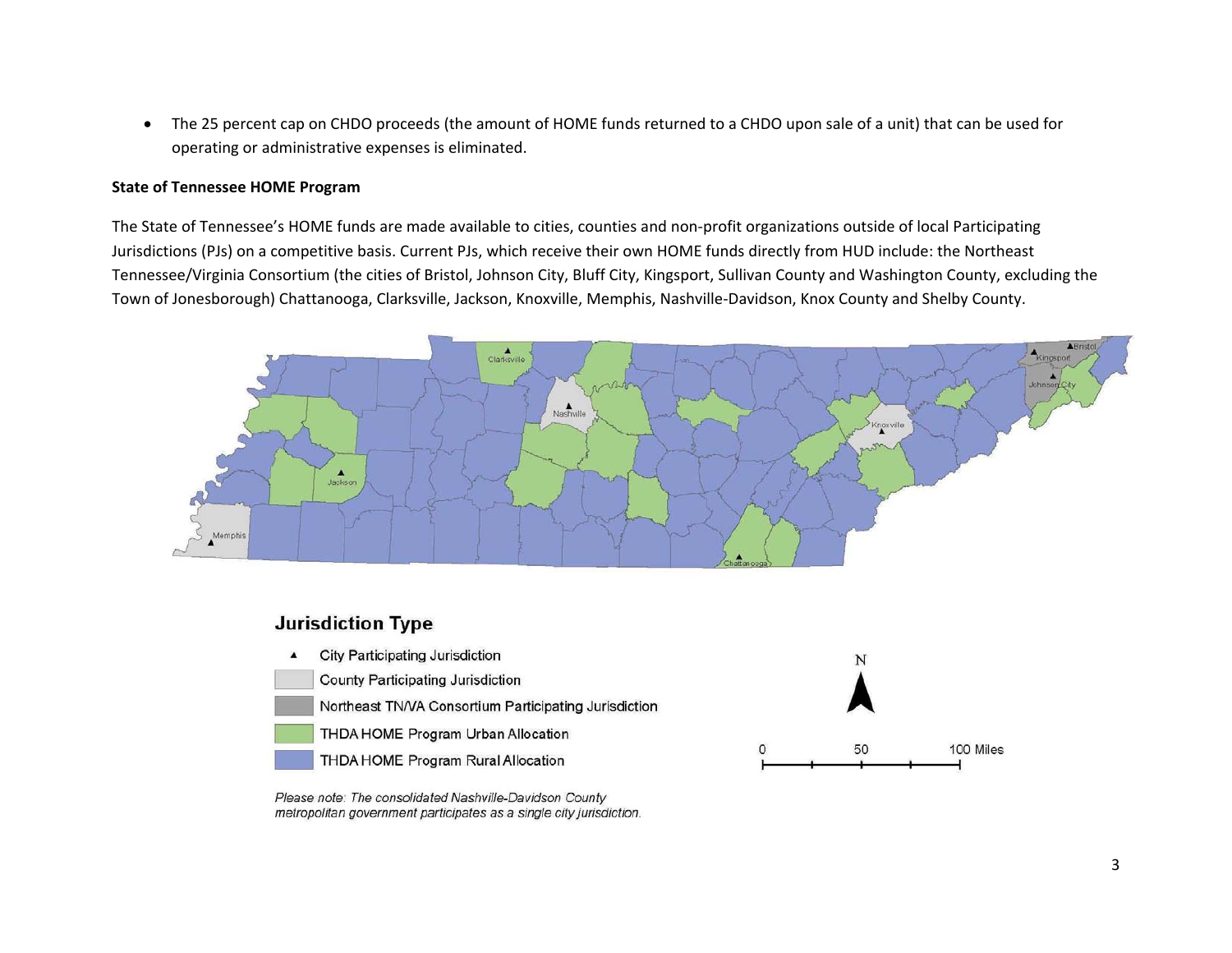### **HOME Allocations and Funds Available**

Table 1 shows the federal HOME allocation for program years 2006 – 2012. Also represented is the year-to-year percent change in HOME funds over the reporting period. The HOME Program may reallocate recaptured funds or program income from one HOME program year to the next. The "Funds Made Available" column represents the federal allocation plus any reallocated funds resulting from program income or recaptured funds at the time of this report.

|      |                           | <b>Change from Previous</b> | <b>Funds Made</b> | <b>Units</b> |
|------|---------------------------|-----------------------------|-------------------|--------------|
| Year | <b>Federal Allocation</b> | <b>Year's Allocation</b>    | Available         | Completed    |
| 2012 | \$9,924,071               | -35.6%                      | To be determined  |              |
| 2011 | \$15,406,004              | $-11.8%$                    | \$17,234,589      | $129*$       |
| 2010 | \$17,461,612              | $-0.2%$                     | \$19,359,980      | $143*$       |
| 2009 | \$17,502,657              | 11.3%                       | \$19,454,080      | $291*$       |
| 2008 | \$15,720,495              | $-2.7%$                     | \$18,879,848      | 362          |
| 2007 | \$16,158,053              | 0.7%                        | \$17,815,396      | 350          |
| 2006 | \$16,041,905              | $-5.69%$                    | \$18,169,527      | 481          |

### **Table 1. Annual Allocations for the State of Tennessee's HOME Program**

\*Program Years 2009 – 2012 are still active and only <sup>a</sup> portion of the units have been completed.

The distribution of HOME funds across Tennessee's three grand divisions is represented in Table 2. During the reporting period, East Tennessee received the largest amount of HOME funds at 44 percent, followed by Middle Tennessee with 37 percent and West Tennessee with 19 percent. HOME funds are distributed regionally based on the eligible population, which accounts for the differences among the three divisions. The amounts do not include funds retained for the State's administrative costs or funds that were uncommitted at the time of this report.

### **Table 2. HOME Program Funds by Grand Division**

| <b>Grand Division</b> | 2006         | 2007         | 2008         | 2009         | 2010         | 2011         | <b>Cumulative</b> |
|-----------------------|--------------|--------------|--------------|--------------|--------------|--------------|-------------------|
| East                  | \$6,351,058  | \$7,783,368  | \$6,761,749  | \$8,679,784  | \$8,078,697  | \$5,775,195  | \$43,429,851      |
| <b>Middle</b>         | \$5,371,105  | \$6,127,228  | \$6,391,513  | \$5,681,018  | \$5,553,957  | \$7,341,807  | \$36,466,628      |
| West                  | \$3,527103   | \$1,983,725  | \$4,194,146  | \$2,646,426  | \$3,615,489  | \$2,464,059  | \$18,430,948      |
| Total                 | \$15,249,266 | \$15,894,321 | \$17,347,408 | \$17,007,228 | \$17,248,143 | \$15,763,061 | \$98,509,427      |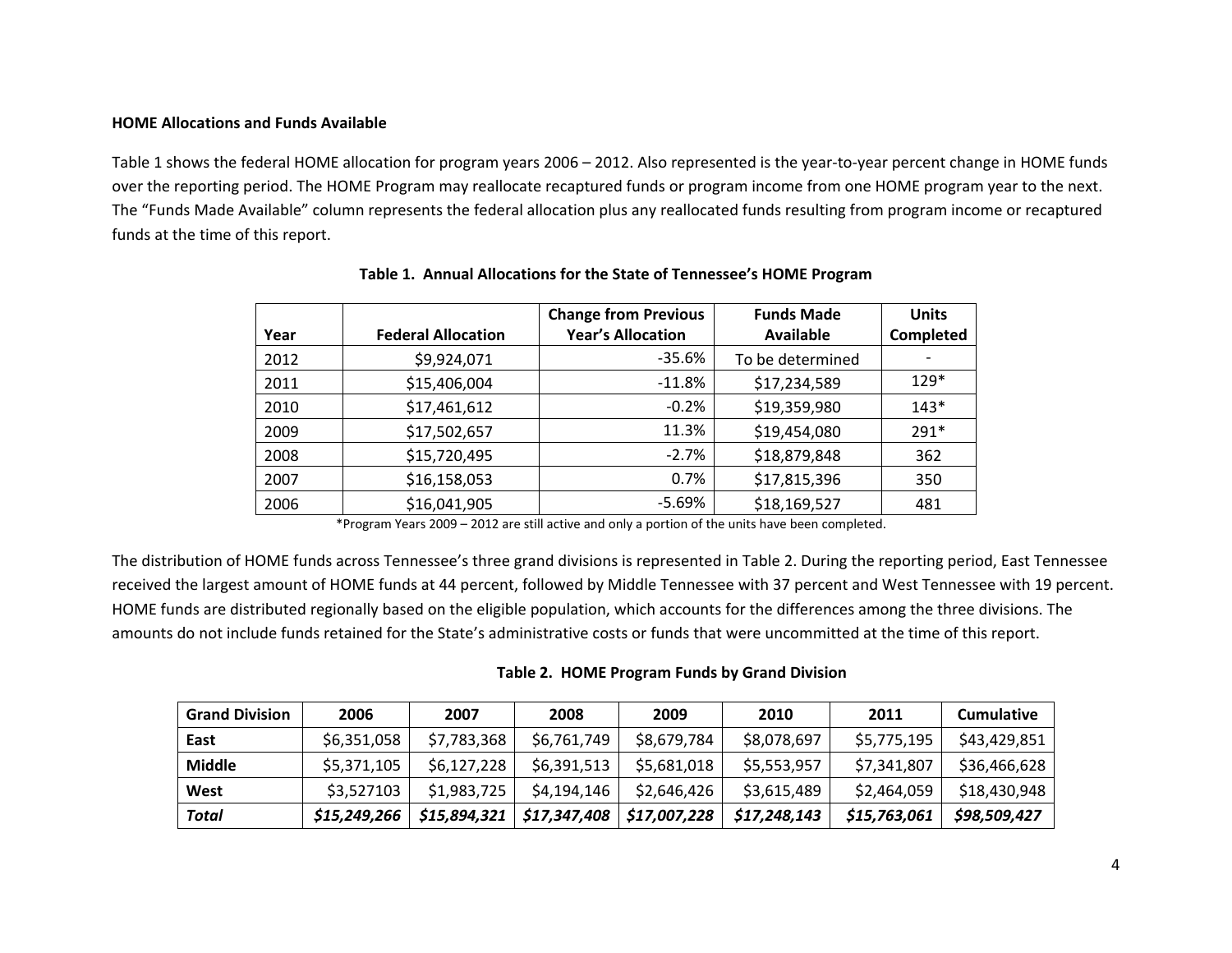### **Distribution of HOME Funds by Funding Category**

Through 2011, HOME funds were allocated based on three categories: Regional, Special Needs and Community Housing Development Organizations (CHDOs). Regional allocations were made to groups of counties that corresponded to Tennessee's nine Development Districts. These allocations were made based upon the regional distribution of low income households outside of local PJs and accounted for 65 percent of THDA HOME funds available. Special Needs projects included housing designed for persons with an unusual need due to <sup>a</sup> condition that can be either <sup>a</sup> permanent or temporary disability. Ten percent of the available funds were reserved for applicants proposing special needs projects. As federally mandated, 15 percent of the total allocation is reserved for CHDOs. Table 3 represents the distribution of HOME funds across each of the program categories (Regional, Special Needs and CHDO) for program years 2006 – 2011. The amounts do not include funds retained for the State's administrative costs or funds that were uncommitted at the time of this report.

| Program              | 2006         | 2007         | 2008         | 2009         | 2010         | 2011         | <b>Cumulative</b><br>Totals |
|----------------------|--------------|--------------|--------------|--------------|--------------|--------------|-----------------------------|
| <b>CHDO</b>          | \$2,200,812  | \$2,952,667  | \$2,226,815  | \$2,818,941  | \$2,567,817  | \$2,720,369  | \$15,487,421                |
| <b>Special Needs</b> | \$2,324,013  | \$1,598,729  | \$1,175,751  | \$729.768    | \$1,540,824  | \$656,249    | \$8,025,334                 |
| Regional             | \$10.724.441 | \$11,342,925 | \$13,904,841 | \$13,458,519 | \$13.139.502 | \$12,386,443 | \$74,956,671                |
| Total                | \$15,249,266 | \$15,894,321 | \$17,347,408 | \$17,007,228 | \$17.248.143 | \$15,763,061 | \$98,509,427                |

# **Table 3. HOME Program Funds by Category**

In 2012, the Regional Allocation, which comprises 65 percent of the total HOME funds available, became the Urban/Rural Allocation. Forty‐four percent of the funds will be available to urban counties, which include: Anderson, Blount, Bradley, Carter, Coffee, Dyer, Gibson, Hamilton, Hamblen Haywood, Madison, Maury, Montgomery, Putnam, Roane, Rutherford, Sumner, Unicoi, Williamson and Wilson. All other counties, excluding the PJs that receive their own HOME funds directly from HUD, are considered rural and will receive 56 percent of the funds available in the Urban/Rural Allocation. The Special Needs category became the Supportive Housing Development category and requires on‐going, on‐site services for persons with <sup>a</sup> disability that is either permanent or temporary. Ten percent of the total HOME funds available will be reserved for the Special Needs category. Fifteen percent of the total allocation is still reserved for CHDOs.

At the time of this report, the 2012 HOME funds had not been awarded. Therefore, <sup>a</sup> breakdown of the allocation by category is not available.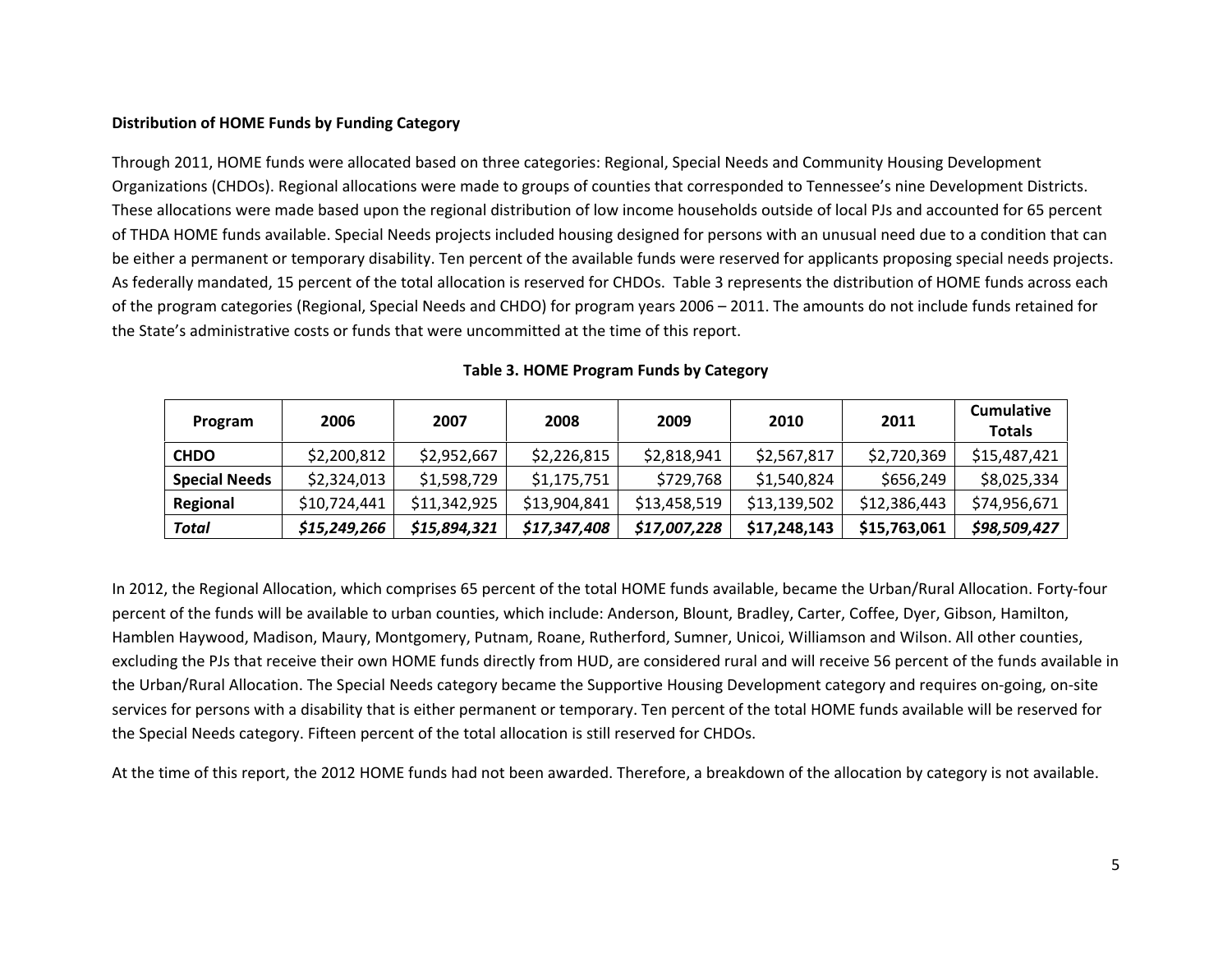### **HOME Activities**

The HOME Program funds various activities ranging from rehabilitating single family homes and manufactured housing, to homeownership activities, to creating or improving supportive needs rental housing. Recipients of HOME funds are able to tailor programs and funding to the unique needs of each county. For reporting purposes, HOME activities are grouped under one of five broad categories including: rehabilitation, new construction, acquisition only, acquisition and rehabilitation and acquisition and new construction. Rehabilitation activities are homeowner or rental projects, while the remaining categories are either rental or homebuyer projects. Table 4 shows the distribution of activities for program years 2006 – 2011.

| Program<br>Year | Rehabilitation<br>Only | <b>New</b><br>Construction<br>Only | <b>Acquisition</b><br>Only | <b>Acquisition</b><br>and<br>Rehabilitation | <b>Acquisition</b><br>and New<br><b>Construction</b> | <b>Grand Total</b> |
|-----------------|------------------------|------------------------------------|----------------------------|---------------------------------------------|------------------------------------------------------|--------------------|
| 2006            | 232                    | 40                                 | 167                        | 9                                           | 33                                                   | 481                |
| 2007            | 222                    | 43                                 | 61                         | 12                                          | 12                                                   | 350                |
| 2008            | 263                    | 23                                 | 48                         | 14                                          | 14                                                   | 362                |
| 2009            | 225                    | 36                                 | 1                          | 13                                          | 16                                                   | 291                |
| 2010            | 111                    | 17                                 | 6                          |                                             | 2                                                    | 143                |
| 2011            | 75                     | 34                                 | 8                          | 9                                           | 3                                                    | 129                |
| <b>Total</b>    | 1,128                  | 193                                | 291                        | 64                                          | 80                                                   | 1,756              |

# **Table 4. HOME Projects by Activity Type**

# *Rehabilitation*

During the reporting period, out of the 1,756 projects completed, 1,128 (64 percent) were rehabilitation only projects. Of these, 1,118 were homeowner rehabilitation projects and ten were rental rehabilitation projects. In general, the majority of rehabilitation work is homeowner rehabilitation.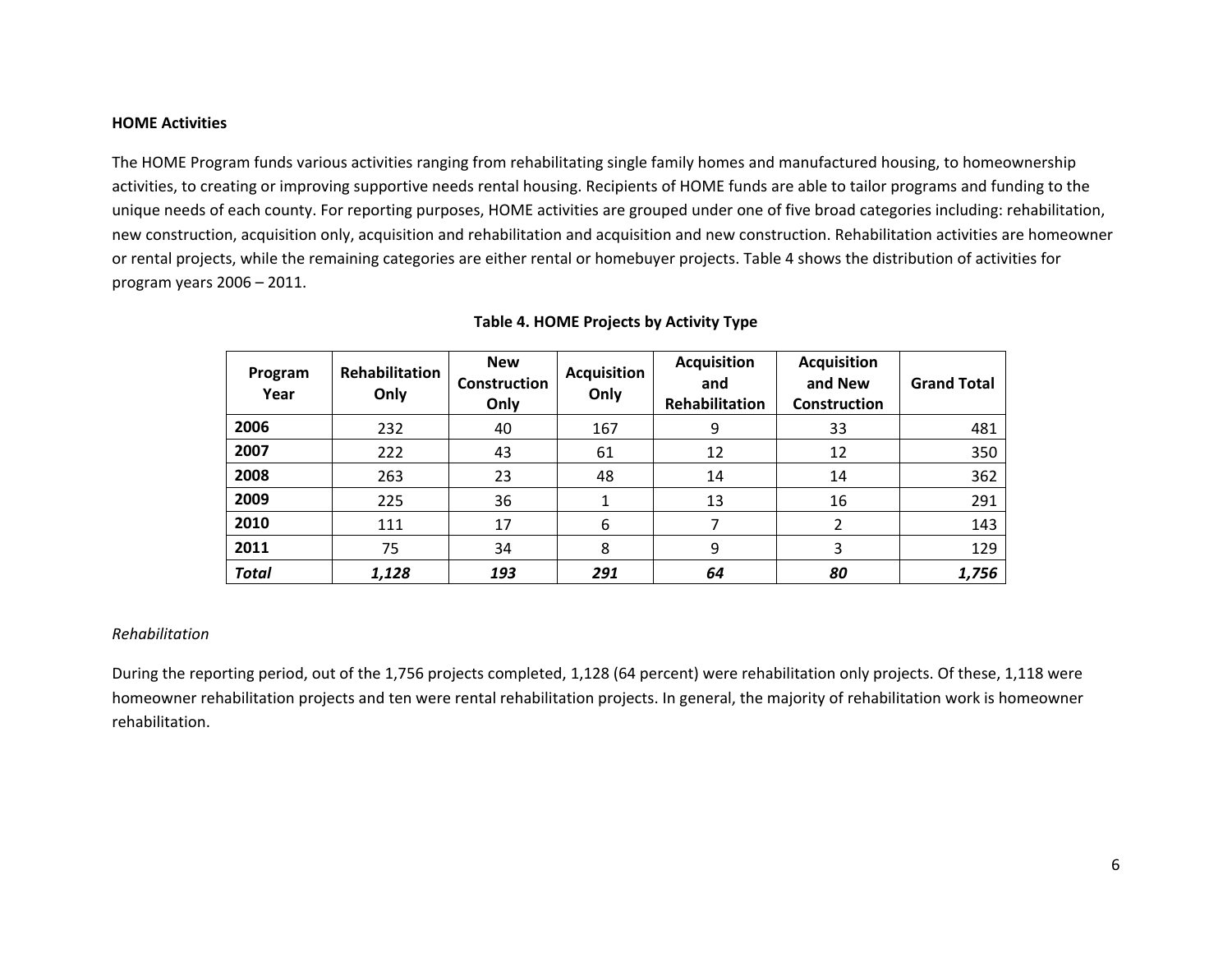# *New Construction*

Out of the 1,756 projects completed during the reporting period, 193 (11 percent) of the total projects were new construction only. The majority of new construction projects (70 percent) were rental units, followed by homeownership projects (30 percent). New construction projects were completed for each program year during the reporting period.

# *Acquisition Only*

Two hundred and ninety one projects (17 percent) of the total projects are categorized as acquisition only projects. Among the acquisition projects, 268 (92 percent) were homeownership projects and 23 (eight percent) were for rental projects.

# *Acquisition and Rehabilitation*

Out of the 1,756 projects, 64 included acquisition and rehabilitation. Forty‐three of the 64 were rental projects and the other 21 were homeownership projects. Acquisition and rehabilitation activities occurred every program year for the reporting period.

# *Acquisition and New Construction*

An additional 80 projects included acquisition and new construction. Sixty‐one were rental projects and 19 were homeownership projects.

# **HOME Activities by Grand Division**

During the reporting period, the majority of HOME activities took place in East Tennessee (46 percent), followed by Middle Tennessee (34 percent) and West Tennessee (20 percent). Based on the allocation and eligible population for each grand division, the number of units is generally proportionate to the allocation of funds received by each grand division.

| <b>Grand Division</b> | 2006 | 2007 | 2008 | 2009 | 2010 | 2011 | <b>Grand Total</b> |
|-----------------------|------|------|------|------|------|------|--------------------|
| East                  | 198  | 181  | 129  | 149  | 82   | 67   | 806                |
| <b>Middle</b>         | 163  | 119  | 143  | 96   | 39   | 40   | 600                |
| West                  | 120  | 50   | 90   | 46   | 22   | 22   | 350                |
| <b>Grand Total</b>    | 481  | 350  | 362  | 291  | 143  | 129  | 1,756              |

# **Table 5. HOME Activities by Grand Division**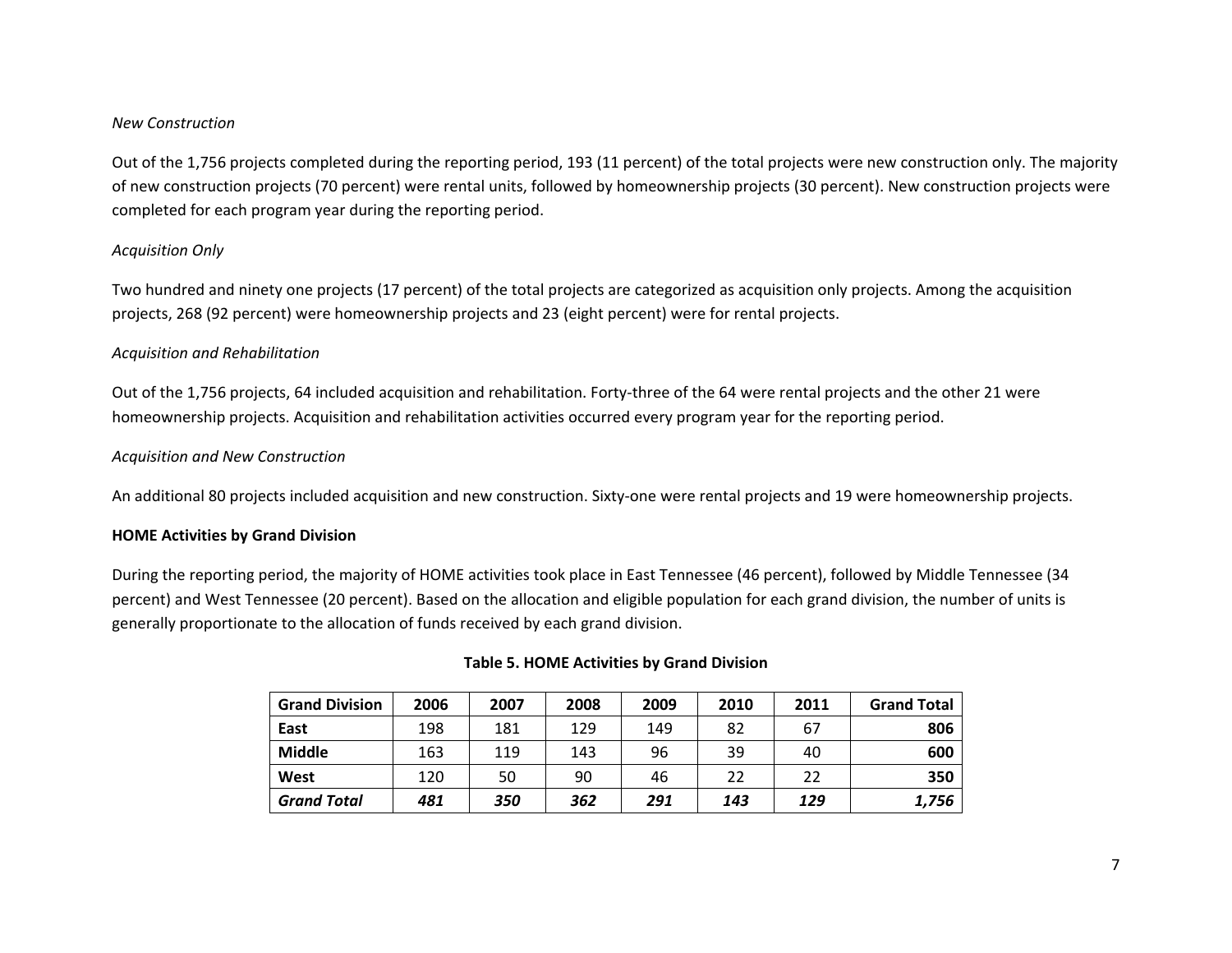### **Details of HOME Beneficiaries**

During the reporting period, 1,756 households were assisted with the State of Tennessee's HOME funds. Beneficiaries of HOME funds must be low or very low income households. THDA provides income determination guidelines to grantees to ensure all recipients of HOME funds meet income limits. The income of HOME beneficiaries and other demographics for projects funded between 2006 and 2011 are included in the sections below. In 2009, two units were reported as vacant and in 2011, one unit was reported as vacant. Because beneficiaries have not been identified for the three vacant units, no household, income or race/ethnicity data are available.

### **Household Characteristics**

The category of households receiving HOME assistance during the reporting period most frequently are single non‐elderly households, followed closely by elderly households. One person households were served more frequently than any other size of household during the reporting period. Together, households with <sup>a</sup> single or elderly head of household comprised nearly 63 percent of HOME Beneficiaries during the reporting period.

| Household<br><b>Size</b> | Single,<br><b>Non-Elderly</b> | <b>Elderly</b> | Related/<br><b>Single Parent</b> | Related/<br><b>Two Parent</b> | Other | Vacant | Grand<br><b>Total</b> |
|--------------------------|-------------------------------|----------------|----------------------------------|-------------------------------|-------|--------|-----------------------|
|                          | 418                           | 301            | 4                                | 2                             | 4     |        | 729                   |
| 2                        | 67                            | 164            | 81                               | 20                            | 74    |        | 406                   |
| 3                        | 42                            | 40             | 104                              | 65                            | 31    |        | 282                   |
| 4                        | 18                            | 19             | 41                               | 75                            | 27    |        | 180                   |
| 5                        | 14                            | 13             | 18                               | 36                            | 14    |        | 95                    |
| 6                        | 2                             | 3              | 4                                | 17                            | 7     |        | 33                    |
|                          | 2                             | 3              | 3                                | 9                             | 3     |        | 20                    |
| 8                        | 1                             | 1              | $\overline{\phantom{a}}$         | 4                             | 2     | -      | 8                     |
| <b>Grand Total</b>       | 564                           | 544            | 255                              | 228                           | 162   | 3      | 1,756                 |

#### **Table 6. Household Size of HOME Beneficiaries by Household Type**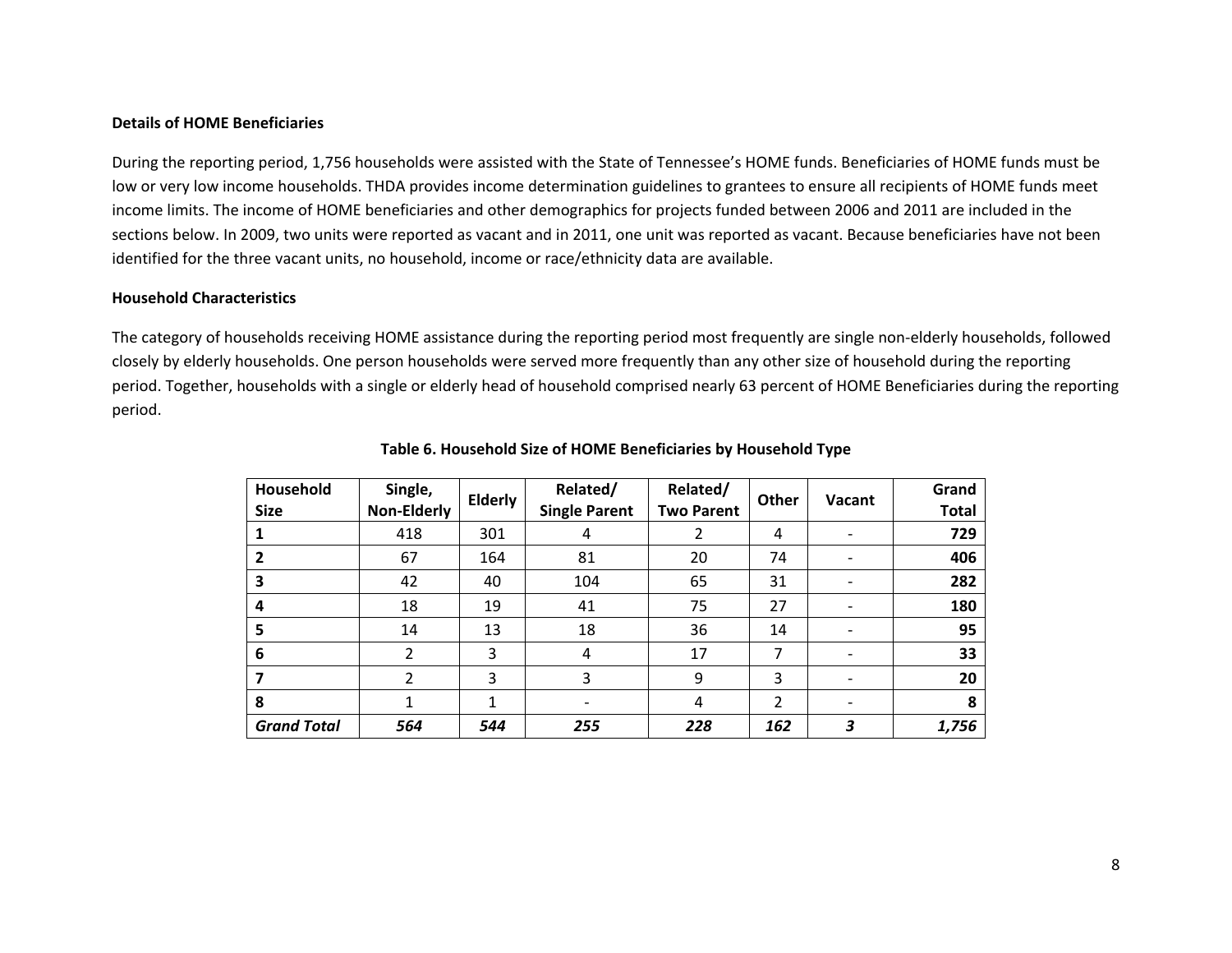### **Income and Other Forms of Assistance**

Very low income households are defined as those households whose annual income is 50 percent or less of the area median income (AMI) for the county in which the household resides. Low income households are defined as those households whose annual income is between 50 percent and 80 percent of the AMI for the county in which the household resides.

Out of the 1,756 households receiving HOME assistance between 2006 and the time of this report, nearly 56 percent were very low income and 44 percent were low income households. The number of very low income households served by the HOME Program for the reporting period has increased since the 2011 HOME Beneficiary Report. Between program years 2005 – 2011, 48 percent of the HOME Program beneficiaries were very low income and 52 percent were low income. Table 7 shows the number of very low and low income households served during program years 2006 – 2011.

| <b>Household Type</b>  |     | 2006                     | 2007                     |                          |                          | 2008                     |     | 2009 |                          | 2010 |     | 2011 |       | <b>Total</b> |
|------------------------|-----|--------------------------|--------------------------|--------------------------|--------------------------|--------------------------|-----|------|--------------------------|------|-----|------|-------|--------------|
|                        | N   | %                        | N                        | %                        | N                        | %                        | N   | %    | N                        | %    | N   | %    | N     | %            |
| <b>Very Low Income</b> | 254 | 53%                      | 179                      | 51%                      | 190                      | 52%                      | 186 | 64%  | 89                       | 62%  | 80  | 62%  | 978   | 55.7%        |
| Low Income             | 227 | 47%                      | 171                      | 49%                      | 172                      | 48%                      | 103 | 35%  | 54                       | 38%  | 48  | 37%  | 775   | 44.1%        |
| Vacant                 |     | $\overline{\phantom{0}}$ | $\overline{\phantom{0}}$ | $\overline{\phantom{0}}$ | $\overline{\phantom{0}}$ | $\overline{\phantom{0}}$ |     | 1%   | $\overline{\phantom{0}}$ |      |     | 1%   |       | 00.2%        |
| Total                  | 481 | 100%                     | 350                      | 100%                     | 362                      | 100%                     | 291 | 100% | 143                      | 100% | 129 | 100% | 1.756 | 100%         |

# **Table 7. Distribution of HOME Program Beneficiaries by Income**

During the reporting period, occupants of rental units were more likely to be very low income than occupants of owner occupied units. Eightyfour percent of tenants were very low income, while 16 percent of tenants were low income. Fifty percent of homeowners were very low income and the other 50 percent were low income.

Rental assistance is the only type of assistance reported for the HOME Program. Other forms of assistance possibly received by homeowners are not included in HOME beneficiary data. The majority of households receiving HOME assistance do not receive any other federal, state or local rental assistance. Out of the 271 HOME projects receiving funds for rental activities, only 36 of the current tenants received Section 8 rental assistance and 21 received some other form of federal, state or local rental assistance.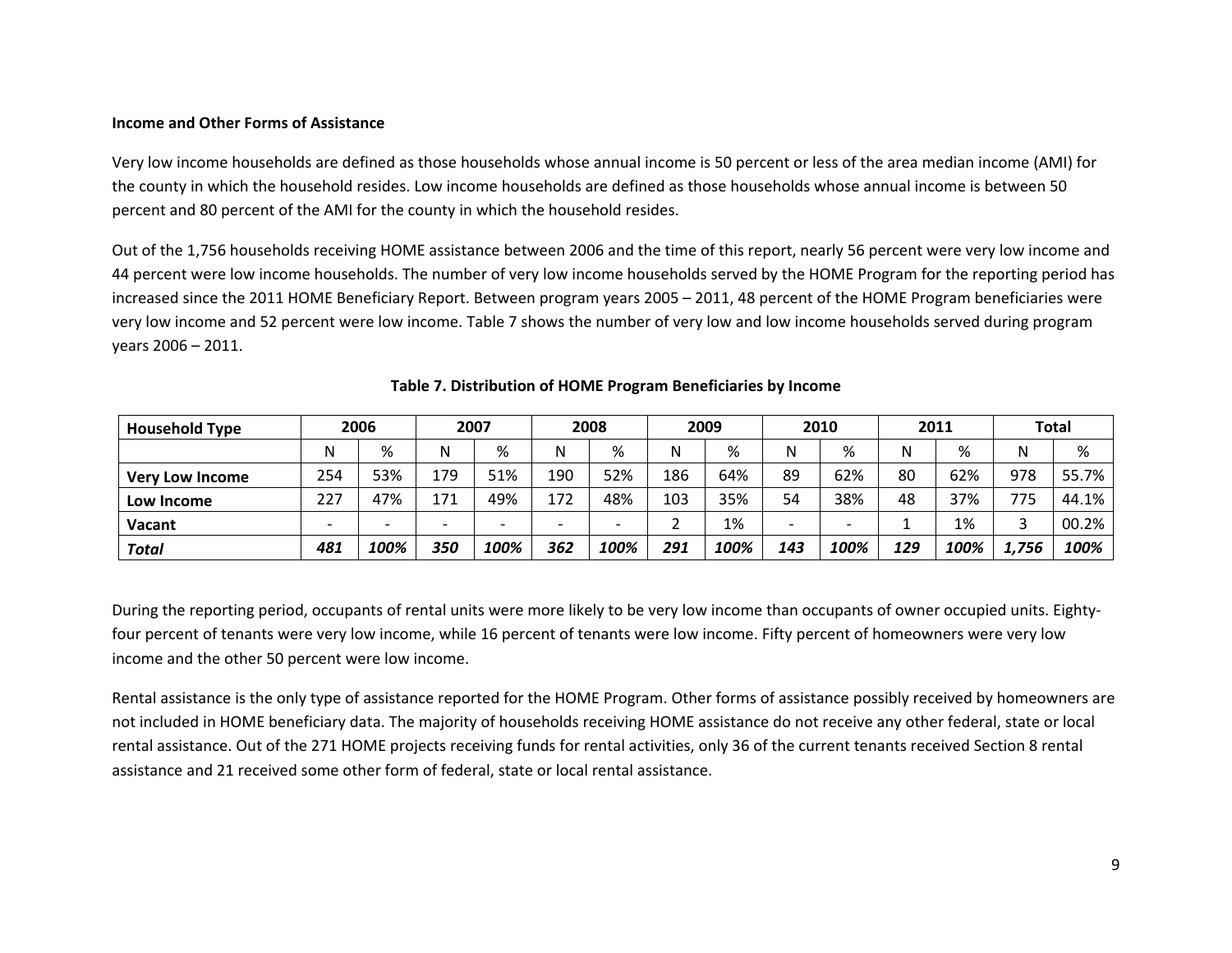# **Race/Ethnicity**

Race and ethnicity data for the HOME Program is determined by the race or ethnicity of the head of household. The majority of HOME beneficiaries are Non‐Hispanic White, followed by Black/African American. The breakdown of HOME beneficiaries by race and ethnicity is provided in the table below.

| Program<br>Year    | White |       |     | <b>Black/African</b><br>American | <b>Other Multi-</b><br>Racial |      | <b>Hispanic</b> |      | Vacant      | Grand<br><b>Total</b> |
|--------------------|-------|-------|-----|----------------------------------|-------------------------------|------|-----------------|------|-------------|-----------------------|
|                    | N     | %     | N   | %                                | N                             | %    | N               | %    | N           | N                     |
| 2006               | 381   | 79.2% | 100 | 20.8%                            | 0                             | 0.0% | 7               | 1.5% | 0           | 481                   |
| 2007               | 292   | 83.4% | 57  | 16.3%                            |                               | 0.3% | 5               | 1.4% | $\mathbf 0$ | 350                   |
| 2008               | 296   | 81.8% | 64  | 17.7%                            | 2                             | 0.6% | 1               | 0.3% | $\mathbf 0$ | 362                   |
| 2009               | 207   | 71.1% | 80  | 27.5%                            | $\overline{2}$                | 0.7% | 5               | 1.7% | 2           | 291                   |
| 2010               | 120   | 83.9% | 20  | 14.0%                            | 3                             | 2.1% | 3               | 2.1% | 0           | 143                   |
| 2011               | 101   | 78.3% | 27  | 20.9%                            | 0                             | 0.0% | $\Omega$        | 0.0% |             | 129                   |
| <b>Grand Total</b> | 1,397 | 79.6% | 348 | 19.8%                            | 8                             | 0.5% | 21              | 1.2% | 3           | 1,756                 |

# **Table 8. HOME Beneficiaries by Race and Ethnicity**

A large percentage of HOME Beneficiaries are Non-Hispanic White (79.6 percent). This percentage is fairly consistent with the proportion of White households who are low income with housing problems in Tennessee. Housing problems are defined as spending more than 30 percent of household income on housing, lacking kitchen/plumbing facilities or overcrowding. According to 2005 – 2009 CHAS data, approximately 84.9 percent of the households who are low income and have housing problems in the areas covered by the State's HOME Program are White, while 10 percent are Black/African American and 3.6 percent are Hispanic. HOME funds are being used fairly proportionately, based on race and ethnicity, to the low income households with housing problems in Tennessee. Hispanic and White households are slightly underserved when the use of HOME funds is compared to CHAS data.

Over 283,000 households in the areas covered by the State's HOME Program are low income and fit the criteria for having housing problems according to the CHAS data. The HOME program is designed to help those most in need, including those households who are low income with